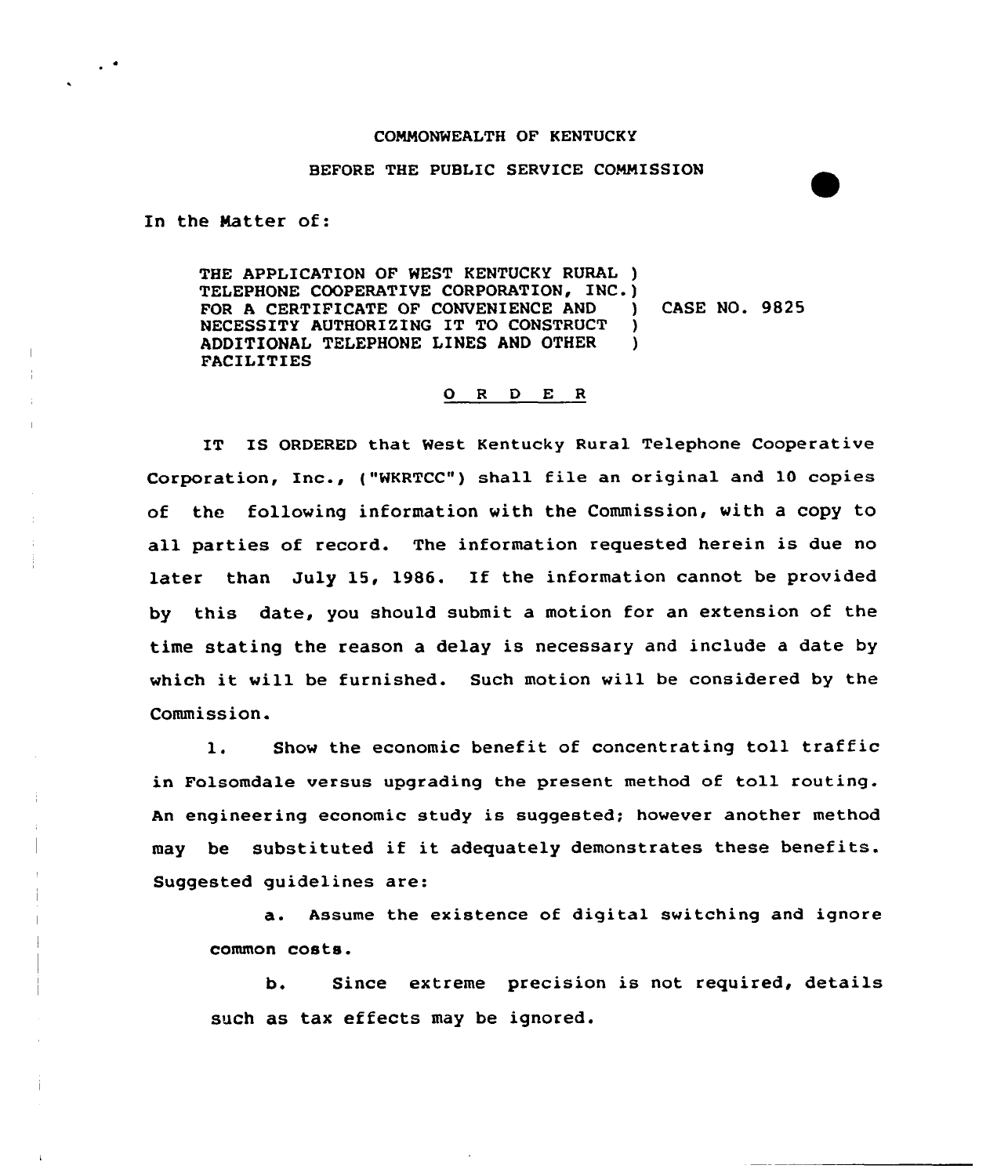c. The direct costs associated with microwave, such as towers and huts, as well as the indirect costs, such as the extra trunking, toll interconnection, and the additional cost for the toll switch in Folsomdale, should be included under the microwave plan.

d. The cost of either not having centralized administration and maintenance or of providing this in some other fashion, whichever is less, should be included as a cost of upgrading present facilities. Alternatively, this cost could be reflected as a credit to the microwave plan.

e. If remote trunking is not a1ready p1anned, it is permissable to only consider trunking from the host offices unless this would require significant facility reinforcement along these routes.

f. Since equipment lives will not be identical, the manner in which this is accounted for should be explained. For instance, one method is to convert initial investments into discounted annualized amounts and then credit the discounted amounts that occur beyond the study period. Other methods may be used.

g. If an annualization of initial investments results in an economic advantage to the microwave plan, no further analysis is required. Otherwise, the differences in annual revenues and expenses should be considered. <sup>A</sup> breakdown should be provided, as well as a brief explanation on how these were estimated.

 $-2-$ 

ستساء المحدود الدار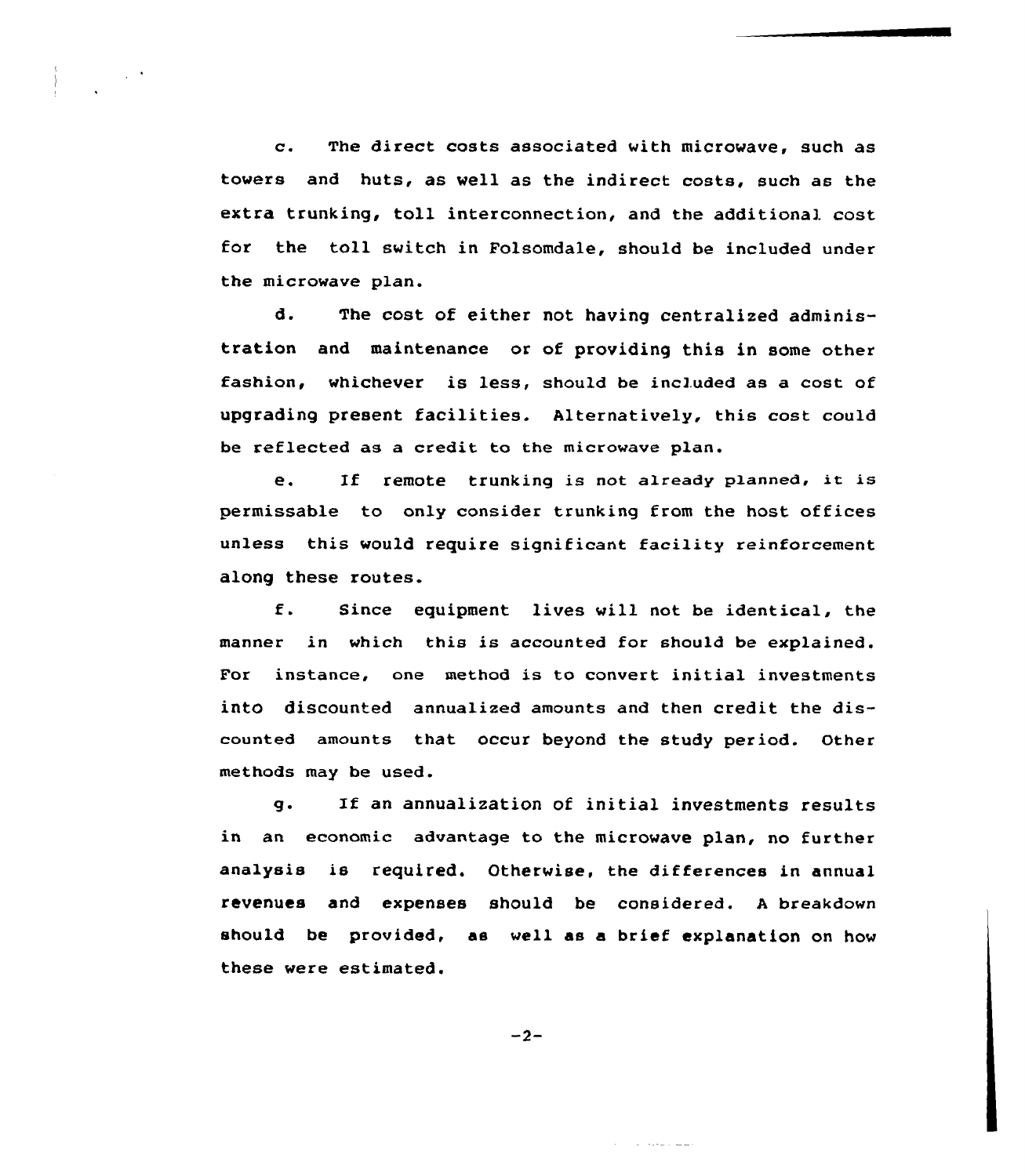h. The study period is discretionary. ht least 10 years is suggested.

i. Equipment lives should be based on depreciation rate parameters. Either MKRTCC or Average Schedule parameters may be used. Different lives may be used; however these should be supported or explained.

j. Documentation showing the data used in the calculations should be provided.

2. Provide estimates of the change in costs as a result of using remotes with back-door trunking capability. Identify these changes by category and in relation to the cost estimates supplied in the March 23, 1987, amended filing. For identification purposes, these sheets are labeled as "\*\*CONSTRUCTION COST ESTIMATE\*\*" and are dated May 15, 1985.

3. The following questions pertain to the April 29, 1987, Order and responses:

a. Item 14 requested that an analysis be provided showing the economic benefit to the cooperative members by providing intrasystem toll. The response indicated that no net economic benefit was apparent and therefore this option was not pursued. Since the submitted design appears to contain most of the equipment necessary for intrasystem toll switching, what additional investment is required? What other factors influenced this decision?

b. Item 17 requested an explanation for the investment of \$476,808 planned for the Hayfield headquarters facility. The response merely provided a break-down of this amount,

 $-3-$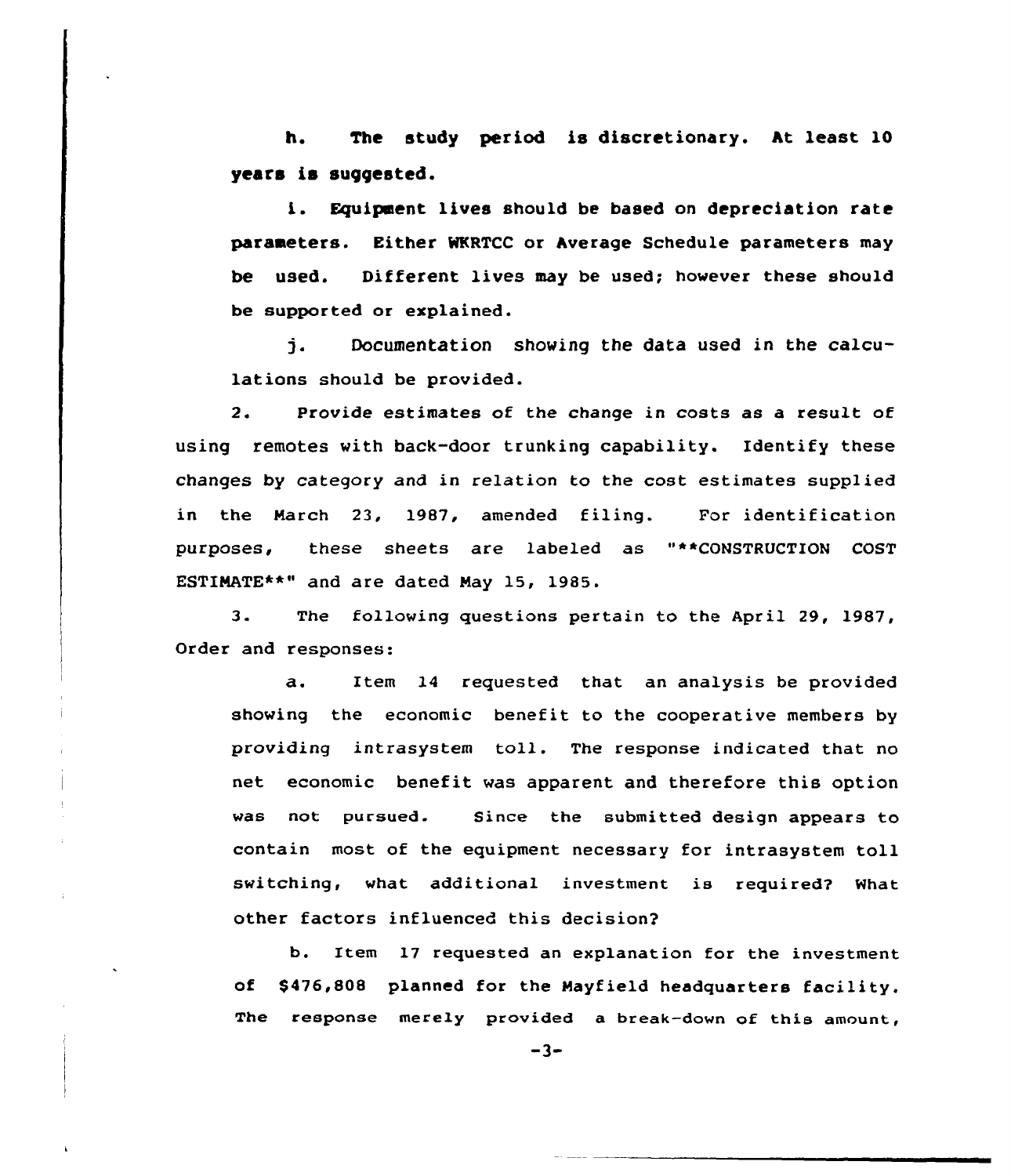which had already been provided. Please explain why this investment is necessary, especially since the narrative originally filed indicated that the building addition was required for the master central switch and this switch is no longer planned.

c. The response to Item <sup>22</sup> indicated that it is intended to move the Hardin central office approximately 3,300 cable route feet. However, the detailed Hardin cost estimates do not reflect this. Provide estimates of these costs. Are these costs included in the summaries provided?

d. Items 22 and 23 requested an explanation for selecting Hardin as a host site over the alternatives of a Fairdealing host or stand-alone switches in both offices. The reason given for not selecting stand-alone switches in these offices was the additional costs for ticketing and associated trunking. Why were these costs not included in the stand-alone cost estimates?

4. The construction cost estimate for the Folsomdale office, Item 3.d. "Outside Plant, Other, Toll Interconnect" lists an amount of \$194,000. Briefly describe the purpose of this investment.

5. The construction cost estimate for the Sedalia office, Item 3.d. "Outside Plant, Other, T-Screen 2.5 mi to Hayfield" lists an amount of \$26,437. According to the trunking diagrams, the present facilities are analog, the original filing shows planned T-Carrier, and the revised filing shows no facilities. Does this represent the cost of upgrading the present facilities?

 $-4-$